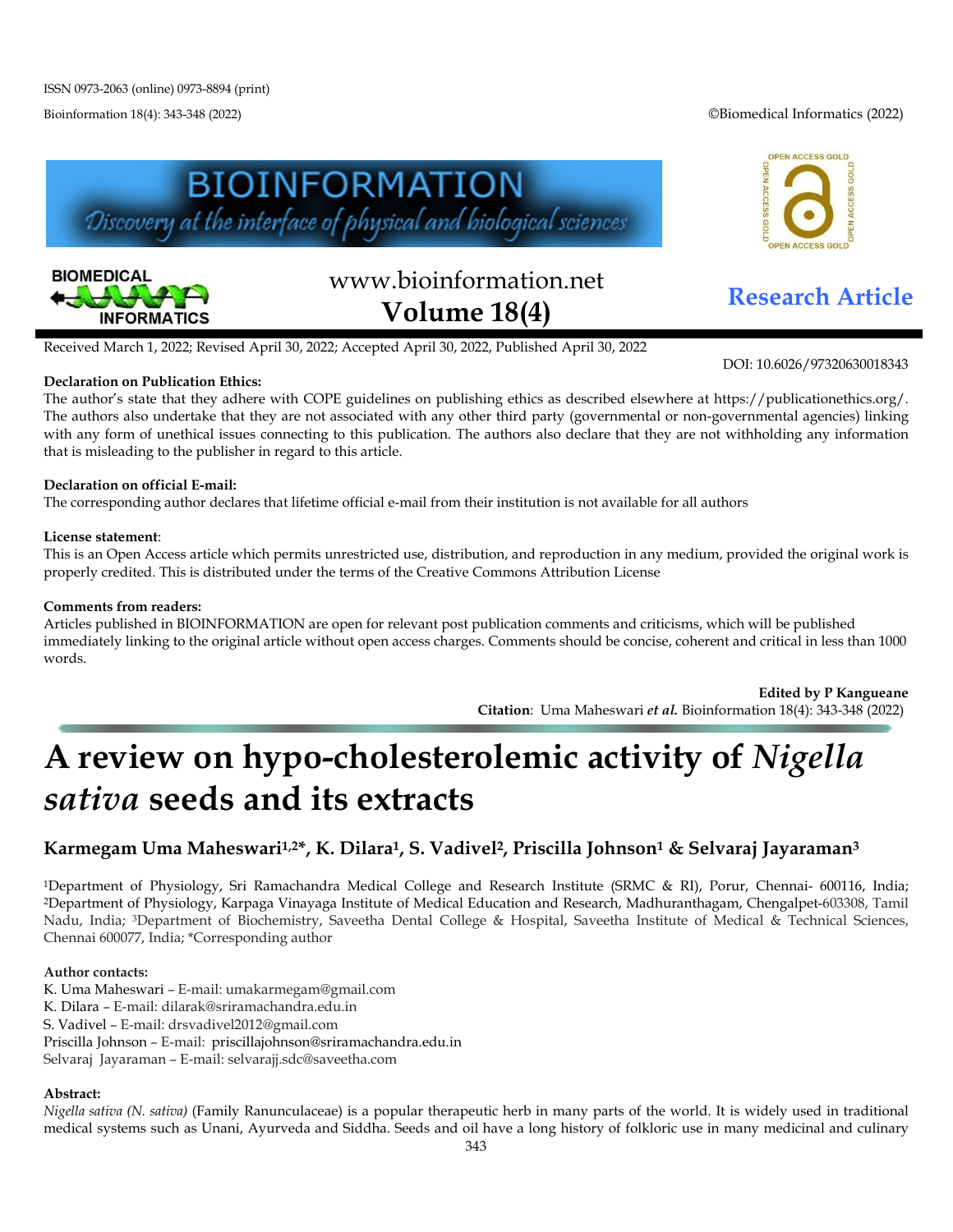systems. The seeds of *N. sativa* have long been used to treat a variety of illnesses and disorders*.* Studies on *N. sativa* and its therapeutic potential have been investigated. This includes anti-diabetic, anticancer, immune-modulatory, analgesic, antimicrobial, anti-inflammatory, spasmolytic, bronchodilator, hepato-protective, renal protective, gastro-protective, antioxidant properties, and several others. *Nigella sativa* contains thymoquinone. This is a bioactive component of the essential oil with medicinal benefits. Therefore, it is of interest to report a comprehensive data on the therapeutic usefulness of *N. sativa* in hypo-cholesterolemic activity.

**Key words:** *Nigella sativa, black seed,* hypo cholesterolemic activity.

#### **Background:**

Cholesterol is a necessary component of all living organisms; without it, the organism couldn't work efficiently and would die [1]. One of the most important cardiac risk factors has been identified as elevated plasma cholesterol (hypercholesterolemia). Serum cholesterol levels are directly associated to cardiac morbidity and mortality. Many studies have found that high serum cholesterol levels alter the biochemical properties of blood components and artery intima, facilitating the progression of atherosclerosis. [2]. Hypercholesterolemia has been shown to produce oxidative stress by inducing free radical-mediated lipoprotein peroxidation. This stress is caused by a mismatch between the production of free radicals and the antioxidant defense system's efficacy. The activity of antioxidant enzymes have been found to be abnormal in those who have cardiovascular disease [3]. Lowering cholesterol levels was the prime goal in preventing the occurrence of coronary heart disease (CHD). Cholesterol lowering and dietary modifications have also been included in health care strategies to guard against CHD [4]. The optimal intake to keep preferable blood lipids levels, which could protect against heart disease, has attracted people's curiosity. Elevated levels of serum total cholesterol, low density lipoprotein cholesterol (LDL), and triglyceride have indeed been associated with a greater risk of heart disease, whereas elevated levels of high-density lipoprotein cholesterol (HDL) have indeed been related to a lower risk of heart disease [5]. As a result, a dietary pattern that successfully lowers TC, LDL, and triglyceride levels while preserving or increasing HDL is preferred.

Aside from medicine, diet composition plays an essential role in blood lipid and lipoprotein concentration regulation. Plant-based medicines are well-known for their therapeutic benefits because they have little or no adverse effects [6]. Traditional remedies have gained a lot of popularity in various parts of the world during the last 20 years or so. Extensive study on different plant species' medicinal principles and potential is causing traditional medicines all around the world to be reevaluated. Despite advances in conventional chemistry and pharmacology in the development of successful pharmaceuticals, the plant kingdom may still be a useful source of new medicines. Isoflavones, phytosterols, saponins, fibers, polyphenols, flavonoids, and ascorbic acid are only a few of the metabolites produced by plants, and their role in lipid and antioxidant metabolism has sparked attention [7]. Since several studies demonstrated its wide spectrum of pharmacological potential, *Nigella sativa* (*N. sativa*) (Family Ranunculaceae) is emerging as a wonder herb with a rich historical and religious heritage. Black seed is the popular name for *N. sativa*. *Nigella sativa* is a plant native to Southern Europe, North Africa, and Southwest

344

Asia that is grown in a variety of nations across the world, including the Middle East Mediterranean region, South Europe, India, Pakistan, Syria, Turkey, and Saudi Arabia [\[8\].](https://www.ncbi.nlm.nih.gov/pmc/articles/PMC3642442/#b1) *Nigella sativa* seeds and oil have been utilized for millennia in the treatment of a variety of diseases all throughout the world. It is also a significant medicine in Indian traditional medical systems such as Unani and Ayurveda [9]. Crude oil extracted from the seeds of *N. sativa* demonstrated a wide range of therapeutic actions. *Nigella sativa* seed oil can also help with headaches, flatulence, blood homeostasis issues, rheumatism, and other inflammatory disorders [10]. Therefore, it is of interest to report a comprehensive data on the therapeutic usefulness of *N. sativa* in hypo-cholesterolemic activity.

#### **Chemical composition of black seeds:**

Since then, the several active chemicals have been extracted, recognized, and published in various black seed types. Thymoquinone (30% -48%), thymohydroquinone, dithymoquinone, p-cymene (7% -15%), carvacrol (6% -12%), 4-terpineol (2% -7%), tanethol (1% -4%), sesquiterpene longifolene (1% -8%), -pinene, and thymol are the most important active chemicals. In trace proportions, black seeds also contain additional chemicals. Isoquinoline alkaloids, such as nigellicimine and nigellicimine-Noxide, and pyrazol alkaloids, or indazole ring containing alkaloids, such as nigellidine and nigellicine, are found in seeds. Furthermore, the seeds of *N. sativa* contain alpha-hederin, a water-soluble pentacyclic triterpene, as well as saponin, a possible anticancer agent [11].

#### **Atherosclerosis activity:**

The most common cause of sickness and mortality in the world is atherosclerosis. [12] It is a complex disease with numerous risk factors. Atherosclerosis is caused by a combination of causes, one of which is a high level of cholesterol. Lowering cholesterol levels with medication or dietary changes may lower the risk of coronary heart disease (CHD) [13]. Several plants have been identified in traditional medicine, with some of them delivering excellent relief to those suffering from cardiovascular illnesses. Botanical dietary supplements can help your heart health and prevent atherosclerosis in several ways [13]. Many herbal substances have been found in recent research to lower plasma triacylglycerol (TG) and total cholesterol (TC) levels while increasing high-density lipoproteins (HDL) levels, lowering the risk of coronary heart disease (CHD)[12]. *Nigella sativa* (NS) has been found to provide a variety of health benefits, including hypoglycemic, hypocholesterolemic, and antioxidant properties [14]. The choleretic impact of NS is a key mechanism that may explain the plant's lipid-lowering and atheroprotective benefits. Treatment with NS seed powder and seed oil was found to lower blood total and LDL cholesterol levels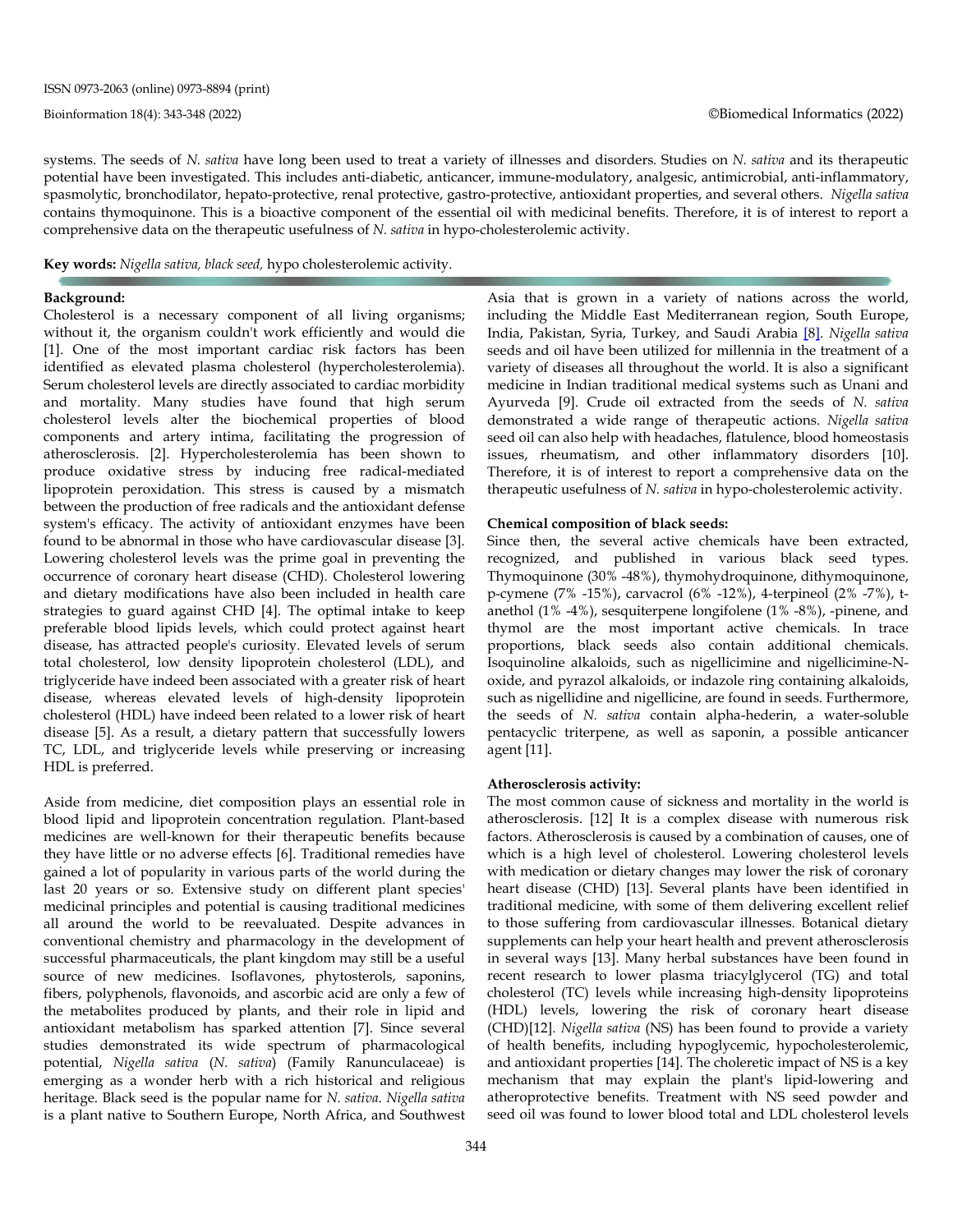while increasing HDL cholesterol levels in hypercholesterolemic rabbits in one research. NS's lipid-modulating effects were accompanied by smaller atherosclerotic plaques and a lower intima/media ratio [15].

The impact of *N. sativa* seeds powder (1000 mg/kg) and oil (500 mg/kg) on atherosclerosis in diet-induced hypercholesterolemia rabbits was studied for eight weeks in comparison to simvastatin (10 mg/kg). The results group treated with *N. sativa* seeds powder or oil considerably decreased arterial wall lipid deposition, TC and LDL, and increased HDL. Furthermore, plaque development halted and lowered the intima/media ratio significantly [16]. In dietinduced hypercholesterolemia rabbits, *N. sativa* seeds powder (100 mg/kg/day) dramatically decreased serum levels of TC, TG, and LDL-C and elevated HDL-C during a four-week period [17]. Arachidonic acid (AA)-triggered platelet accumulation and blood coagulation were inhibited by the methanol soluble part of the *N. sativa* seed oil. 2-(2-methoxypropyl)-5-methyl-1,4-benzenediol,

thymol, and carvacrol, among other separated oil constituents, had a substantially higher effect on AA-triggered platelet accumulation and blood coagulation than aspirin [18]. Furthermore, fatty streak production in the left and right coronary arteries, as well as the aorta, was dramatically reduced. According to the findings, *N. sativa*'s anti-inflammatory and antioxidant capabilities may be responsible for this impact [19]. In hypercholesterolemia rabbits, therapies with honeys (a resinous hive product obtained by honeybees from diverse plant origin) and TQ resulted in significant reductions in serum TC, LDL-C, triglycerides, and thiobarbituric acid-reactive concentrations, as well as increased HDL-C and glutathione content. Propolis and TQ had a preventive role against hypercholesterolemia-induced aortic tissue damage, according to histopathological analysis. The findings also revealed that antioxidant mechanisms may be involved in the protective effects of propolis and TQ [20]. Table 1 illustrates the antiatherogenic and anti-platelet actions of *N. sativa* and its components.

**Table 1:** Antiatherogenic, antiplatelet and blood pressure-lowering effects of *N. sativa* and its components

| S. | Plant preparation           | Study model                           | Effect                                                             | References |
|----|-----------------------------|---------------------------------------|--------------------------------------------------------------------|------------|
| No |                             |                                       |                                                                    |            |
|    | N. sativa                   | Hypercholesterolemia rabbit           | Reduced TC, LDL-C and fatty streak formation                       | $[19]$     |
|    | N. sativa seeds powder      | Hypercholesterolemia rabbit           | Decreased TC, TG, LDL-C, risen HDL-C                               | [17]       |
| 3  | Methanol soluble portion of | Hypercholesterolemia rabbit           | Lowered TC, LDL-C, TG and thiobarbituric acid-reactive substances, | $[20]$     |
|    | the N. sativa seed oil      |                                       | enhanced HDL-C and glutathione content                             |            |
| 4  | N. sativa seed              | Patients with mild hyperlipidemia and | Dose-dependent decline in SBP and DBP                              | $[39]$     |
|    |                             | hypertension                          |                                                                    |            |
|    | N. sativa oil               | Patients with metabolic syndrome      | Lowered SBP, DBP                                                   | [36]       |

[TG: triglyceride, TC: total cholesterol, HDL-C: high density lipoprotein cholesterol, LDL-C: low density lipoprotein cholesterol, TQ: thymoquinone, SBP: systolic blood pressure, DBP: diastolic blood pressure]

#### **Effect** *Nigella sativa* **seed extracts in animal studies:**

The effects of methanol extracts (810 mg/kg) and volatile oil (410 mg/kg) of *N. sativa* seed on hyperlipidaemia rats revealed that therapies with plant considerably decreased plasma triglycerides (TG), total cholesterol (TC), extremely low density lipoproteins (VLDL-C), low density lipoproteins (LDL-C), -hydroxymethylglutaryl-CoA reductase activity, and improved higher densities lipoproteins (HDL-C) concentration [21]. Intra-gastric gavage of *N. sativa* seed petroleum ether extract decreased fasting plasma insulin and TG levels while increasing HDL-C [22]. Besides that, oral feeding of *N. sativa* seed fixed oil (1 ml/kg) to rats for 12 weeks decreased TC, TG, hyperglycemia, leukocytes, and platelet counts while increasing hematocrit and haemoglobin levels [23]. In rats, therapies with *N. sativa* seed oil (800 mg/ kg, p.o. for 4 weeks) reduced blood TC, LDL, and TG while increasing serum HDL. Medication with *N. sativa* (50, 100, 200, 300, 400, 500 mg/day) reduced blood TC, LDL, and TG while enhancing the HDL/LDL ratio in normal rats. [24]. An ethanolic extract of *N. sativa* seed (0.5, 1 and 1.5 mg/kg, ip) was shown to prevent adrenaline-induced dyslipidemia and left ventricular hypertrophy in rats. In adrenaline-induced dyslipidaemia mice, injection of the plant for two weeks significantly reduced TC, TG, LDL-C, and elevated HDL-C. Furthermore, eight weeks of treatment with *N. sativa* boosted antioxidative activity and reduced left ventricular hypertrophy and cardiomyocyte size. [25].

*N. sativa* In Sprague Dawley rats, (1000 mg/kg/day) exhibited a significant reduction in TC, TG, LDL-C, and an elevation in HDL-C when compared to simvastatin, a synthetic antihyperlipidemic medication. The findings indicated that *N. sativa* has the potential to be employed as an antihyperlipidemic medication with no negative side effects*.* [26]. The impact of *N. sativa* seed squashed therapy (7.5 g/kg/day) on TC, TG, LDL-C, and MDA was been observed in a rabbit model of hyperlipidemi. Furthermore, treatment with *N. sativa* (5%) significantly reduced TC and LDL-C in hypercholesterolemia rabbits. [27].

The impact of several *N. sativa* extracts on lipid levels in ovariectomized as an experimental animals of menopause has been examined, and the findings show that distinct *N. sativa* extracts considerably lowered sugar levels and LDL-C, however variations in TC, TG, and HDL-C were not significant [28]. Data shows that treatment with either *N. sativa* (0.4 mg/kg) or olive oil (0.4 mg/kg) drastically diminished TC, TG, LDL-C, and VLDL-C in a mouse model of hyperlipidemia. The value of HDL-C in the olive oil group, on the other hand, was considerably higher than in the *N. sativa* group. [29]. The effects of *N. sativa* acetone extraction (0, 0.2, 0.4 percent) and *N. sativa* seed powder (0, 1.5, 2.5, 3.0 percent) on hyperlipidaemia laying hens over 4 weeks demonstrated that feeding either with the seed powder or acetone extracts of the plant seeds significantly lowered TC and TG. [30]. In Pekin ducklings, supplementing with *N. sativa* seed (2%) decreased HDL-C while increasing TC, TG, LDL-C, and VLDL-C. [31].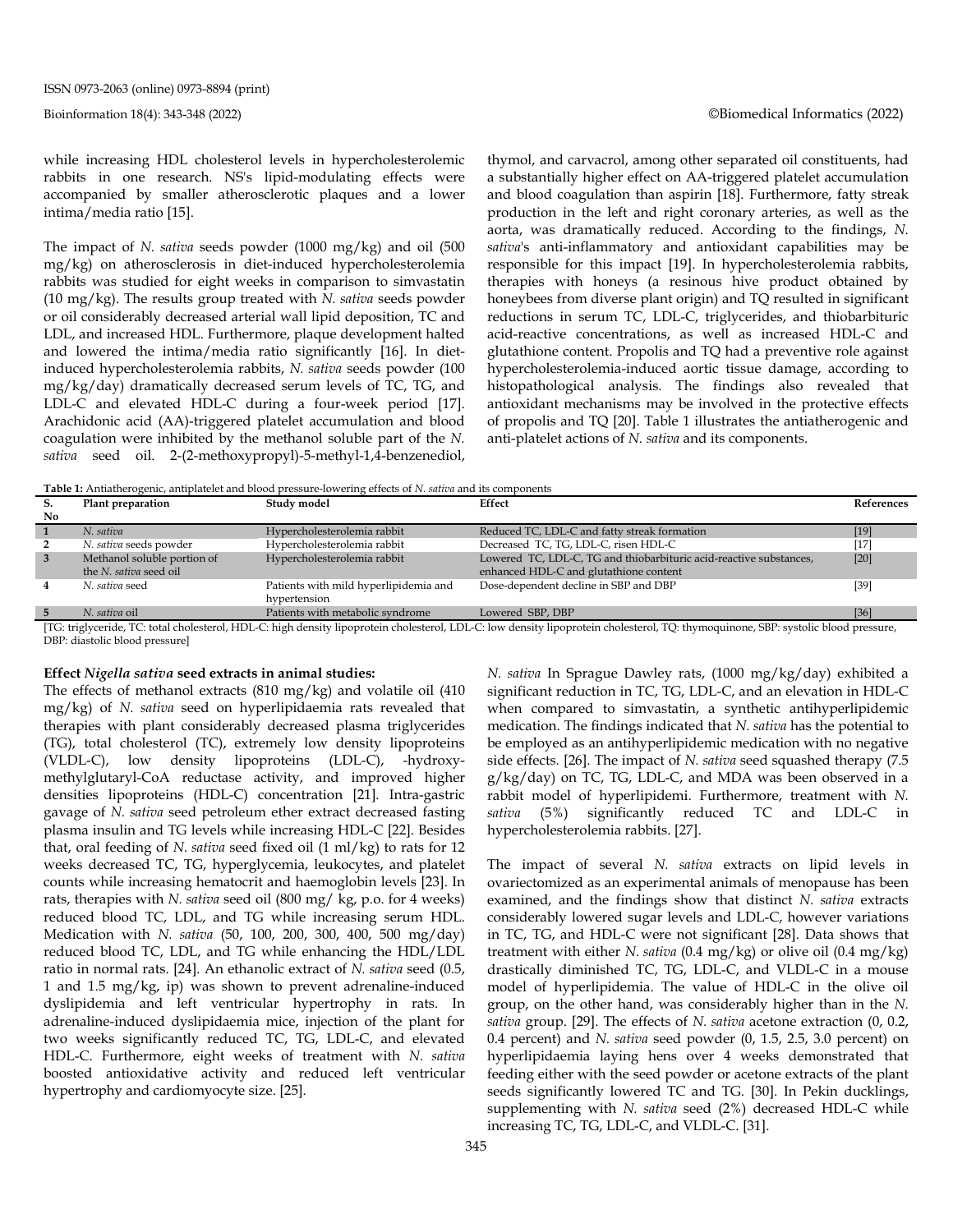Canola oil and *N. sativa* seed powder considerably lowered TC and LDL-C while increasing HDL-C in a non-significant way [32]. In addition, therapy with *N. sativa* (30 mg/kg, po) enhanced HDL-C while decreasing LDL-C [33]. In albino rats, palm oil enhanced TC and LDL-C levels and reduced HDL-C levels at 24 weeks, and though therapies with *N. sativa* dramatically decreased TC and LDL-C levels and increased HDL-C levels [34]. In hyper

cholesterolemia rabbits, feed with 5% *N. sativa* dramatically reduced arterial wall lipid accumulation, TC, and LDL. TQ (10 mg/kg) lowered TC, TG, and LDL-C while increasing HDL-C in a rabbit model of atherosclerosis for eight weeks. The alterations in lipid profile were not significant. The impacts of *N. sativa* and also its constituents on lipid profile were seen in Table 2.

**Table 2: The lipid profile of** *N. sativa* **and its compounds**

| S.  | Plant preparation                                                | Study model                                                                 | Effect                                                            | Reference |
|-----|------------------------------------------------------------------|-----------------------------------------------------------------------------|-------------------------------------------------------------------|-----------|
| No. |                                                                  |                                                                             |                                                                   |           |
|     | N. sativa                                                        | Rat                                                                         | Increased HDL-C, decreased LDL-C                                  | $[28]$    |
|     | N. sativa                                                        | Rats fed a high-cholesterol diet                                            | Decreased TC, TG, LDL-C, raised HDL-C                             | $[21]$    |
|     | N. sativa                                                        | Hypercholesterolemia rabbit                                                 | Lowered TC and LDL-C                                              | $[22]$    |
|     | N. sativa and olive oil                                          | Hyperlipidemia mice                                                         | Decreased TC, TG, LDL-C and VLDL-C,<br>elevated HDL-C             | $[24]$    |
| 5.  | N. sativa seed                                                   | Pekin ducklings                                                             | Reduced HDL-C, elevated TC, TG, LDL-C,<br>VLDL-C                  | $[26]$    |
| 6   | N. sativa seed powder and Canola oil                             | Rat                                                                         | Decreased TC and LDL-C                                            | $[27]$    |
|     | Supercritical fluid, methanol and hexane<br>extract of N. sativa | An animal model of menopause                                                | Lowered blood glucose and LDL-C                                   | $[23]$    |
| 8   | Acetone extract and N. sativa seed powder                        | Hyperlipidemia broiler chicks                                               | Decreased TC and TG                                               | $[25]$    |
| 9   | Petroleum ether extract of N. sativa seeds                       | Rat                                                                         | Decreased fasting plasma levels of insulin and<br>TG, rised HDL-C | $[17]$    |
| 10  | Ethanolic extract of N. sativa seed                              | Adrenaline-induced dyslipidemia and left ventricular<br>hypertrophy in rats | Lowered TC, TG, LDL-C, elevated HDL-C                             | [20]      |

#### **Role of** *N. sativa* **in clinical studies:**

The impacts of *N. sativa* seed powder on blood cholesterol, HDL, LDL-c, and TG in menopausal women of 2 categories were explored in a clinical research. The treatment group got *N. sativa* powder (500 mg) capsules, while the placebo group got placebo capsules (wheat germ, 100 mg). For a period of two months, capsules of *N. sativa* powder have been given orally at a quantity of 1 g after breakfast daily. According to the data, *N. sativa* significantly increased serum HDL-C while significantly lowering LDL-C, TC, TG, and FBG [35]. In people with metabolic syndrome, treatment with *N. sativa* seed oil considerably elevated blood HDL-C and lowered LDL-C [36]. In hypercholesterolemia patients, oral dose with *N. sativa* powder at a dose of 1 g everyday prior to actually breakfast for 2 months lowered blood levels of TC, LDL, and TG while increasing HDL [37]. In addition, after months of therapy with *N. sativa* powder (500 mg) and statin (10-20 mg) in people with acute coronary syndrome in Multan, Pakistan, serum TC, LDL, and TG levels were considerably lower than in the statin (10-20 mg) alone group [38]. The effects of an eight-week oral administration of *N. sativa* seed in male people with moderate dyslipidemia and high blood pressure were also studied. Patients were randomly categorized into three groups: a placebo, 100 mg of *N. sativa* extract two times a day, or 200 mg of *N. sativa* extract two times a day. The serum levels of TC, TG, LDL, SBP, and DBP in *N. sativa* extract groups decreased significantly in a dose-dependent manner. [39].

The impacts of *N. sativa* on glucose, uric acid, TG, cholesterol, blood urea nitrogen (BUN), and creatinine in ordinary healthy individuals were studied in two groups: I) the test group received *N. sativa* powder (500 mg) capsules twice daily, and II) the placebo group got brown sugar (500 mg) capsules twice daily. The findings showed that *N. sativa* considerably lowered sugar levels and cholesterol levels [40]. Another human investigation found favorable impacts of the capsulated *N. sativa* powder (500 mg) on blood pressure, serum total cholesterol, LDL cholesterol, triglycerides, and fasting blood sugar, but the results were not statistically significant due to the small sample size. [41]. The impact of *N. sativa* intake (2 g/day) and aerobic exercises on lipid profile in inactive obese females over an eight-week period also revealed that the plant and aerobics together resulted in huge upgrades in blood LDL-C and HDL-C [42].

The impact of 2.5 ml *N. sativa* seed oil orally twice in patients with metabolic syndrome was compared to atorvastatin 10 mg once per day, metformin 500 mg twice a day, atenolol 50 mg once per day, and amlodipine 5 mg daily for at least a period of six weeks. Treatment with *N. sativa* greatly reduced blood levels of LDL-C and improved HDL-C [43]. In healthy patients, taking 2.5 ml *N. sativa* seed oil two times a day for 8 weeks lowered fasting blood cholesterol, LDL, TG, glucose, and HbA1C levels considerably [44]. Furthermore, obese women who took 3 g of *N. sativa* seed oil every day for two months saw a substantial reduction in TG, VLDL, weight, and waist circumference [45]. In hyperlipidemia patients, diet with *N. sativa* 2 g/day for 4 weeks resulted in favorable reductions in blood levels of TC, TG, and LDL [46]. In individuals with hypertriglyceridemia, saboose-asapghol (Plantago ovata) 4 g and *N. sativa* 2 g two times a day for 90 days dramatically lowered serum TG levels [47]. In hyperlipidemia patients, two tea spoons (about 9.0 g) of *N. sativa* seed per day compared to gemfibrozil 600 mg twice daily for eight weeks dramatically lowered blood levels of TC, TG, and LDL-C and elevated HDL-C [48].

In hyperlipidemia patients, the benefits of *N. sativa* were compared to nicotinic acid together with a low-fat diet and physical activity in three groups: For two months, the effects of I) a placebo, II) 2 tea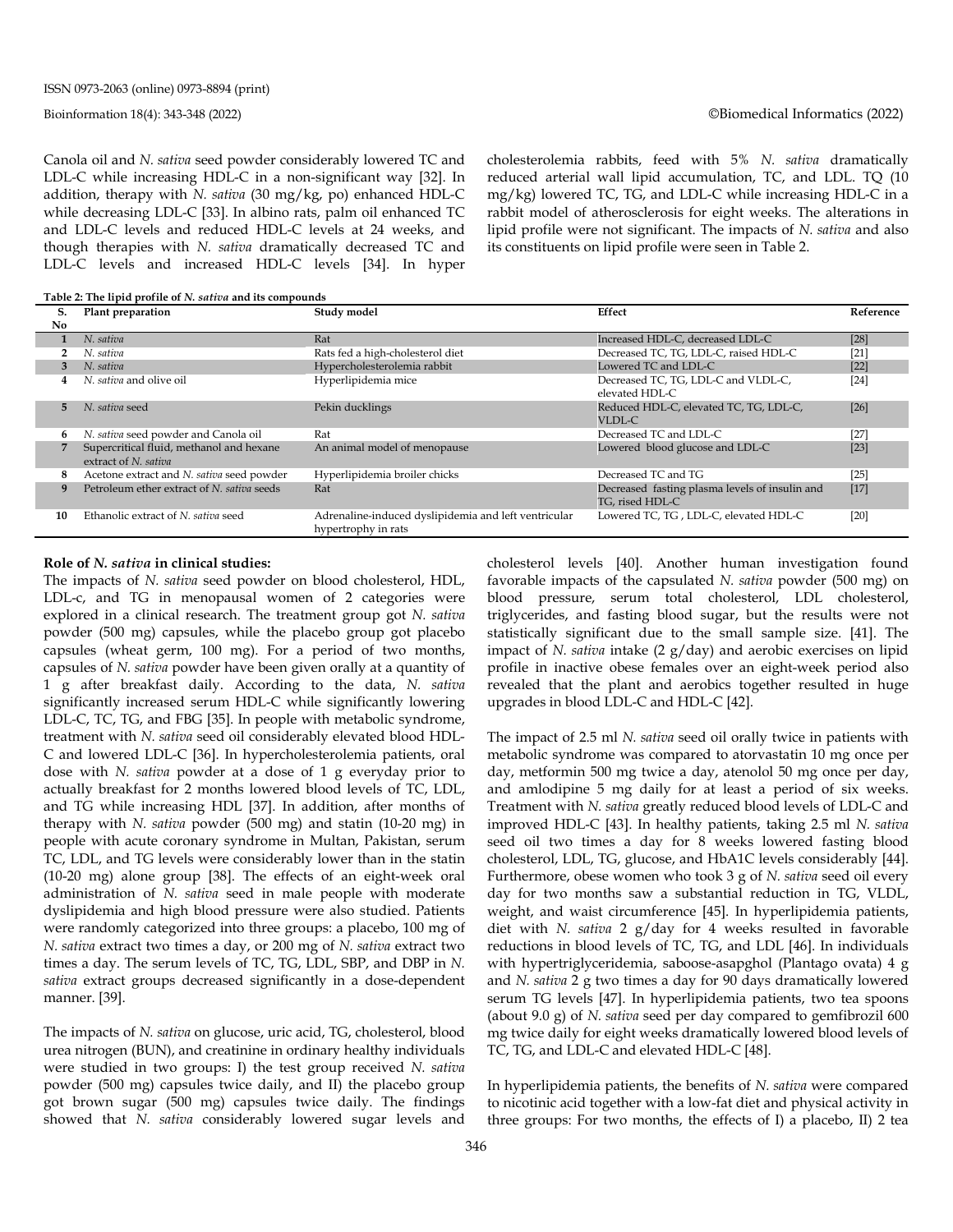#### Bioinformation 18(4): 343-348 (2022) ©Biomedical Informatics (2022)

spoons *N. sativa* after breakfast, and III) niacin 2 g in divided dosages after breakfast, lunch, and dinner were studied. In hyperlipidemia patients, *N. sativa* and niacin dramatically lowered serum LDL-C levels while increasing HDL-C levels [49]. In hypercholesterolemia, a combination of *N. sativa* seeds (50 mg/kg) and honey reduced serum TC, TG, TC: HDL-C, as well as SBP, DBP, and elevated HDL-C. In dyslipidemia patients, a combination of *N. sativa* seeds (500 mg), garlic oil (250 mg), and simvastatin (10 mg) capsules given once daily after dinner lowered serum TC, TG, LDL-C, and Non-HDL while increasing HDL-C [50].

#### **Conclusion:**

According to several findings, *N. sativa* and its constituents have hypocholesterolemic properties. However, further research is needed to determine the specific molecular and cellular basis of *N. sativa*'s hypo-cholesterolemic properties and the effects of its constituents. Furthermore, more clinical research into the effects of the plant and its ingredients on hypo-cholesterolemic effects was required.

#### **Conflict of interest:**

There are no conflicts of interests from any of the authors.

#### **References:**

- **[1]** Rahmati-Ahmadabad S *et al. Life Sci*. 2019 224:139-148. [PMID: 30922848].
- **[2]** Porter FD *et al. J Lipid Res*. 2011 52(1):6-34. [PMID: 20929975].
- **[3]** Pizzino G *et al. Oxid Med Cell Longev*. 2017 2017:8416763. [PMID: 28819546].
- **[4]** Nelson RH. *Prim Care* 2013 Mar 40(1):195-211. [PMID: 23402469]
- **[5]** Oosterveer DM *et al. Atherosclerosis.* 2009 207(2):311-317 [PMID: 19439299].
- **[6]** Singh B *et al. J Agric Food Chem*. 2003 10 51(19):5579-5597 [PMID: 12952405].
- **[7]** Verma S. *et al. Oxid Med Cell Longev*. 2010 3(1):44-52 [PMID: 20716927].
- **[8]** Khare CP. *Encyclopedia of Indian medicinal plants.* 2004 Springer-Verlag, Berlin Heidelberg Germany.
- **[9]** Sharma PC et al. *Database on medicinal plants used in Ayurveda.* New Delhi: 2005. pp. 420–440.
- **[10]** Ahmad A *et al. Asian Pac J Trop Biomed.* 2013 3(5):337-52. [PMID: 23646296].
- **[11]** Al-Jassir MS. *Food Chem.* 1992 45:239–242.
- **[12]** Joshi SC *et al.* 2005 Department of Chemistry, University of Rajasthan, Jaipur, India (pp. 140–143).
- **[13]** Mahmood ZA *et al. Pak J Pharm Sci*. 2010 23(1):119-124. [PMID: 20067878].
- **[14]** Ali BH *et al.* Phytother Res. 2003 Apr 17(4):299-305. [PMID: 12722128].
- **[15]** Al-Naqeep G *et al. Evid Based Complement Alternat Med*. 2011 2011:213628. [PMID: 21792359].

- **[16]** Al-Naqeep G *et al. Evid Based Complement Alternat Med.* 2011 2011:213628. [PMID: 21792359].
- **[17]** Fatima S *et al. Int J Biol Biotechnol* 2007 437-441.
- **[18]** Enomoto S *et al. Biol Pharm Bull*. 2001 24(3):307-310 [PMID: 11256491].
- **[19]** Asgary S *et al. Res Pharm Sci* 2012 7:10-3.
- **[20]** Nader MA *et al. Arch Pharm Res.* 2010 33(4):637-43 [PMID: 20422375].
- **[21]** Ahmad S *et al. Lipids Health Dis*. 2013 13 12:86. [PMID: 23758650].
- **[22]** Le PM *et al. J Ethnopharmacol.* 2004 94(2-3):251-259. [PMID: 15325727].
- **[23]** Zaoui A *et al. J Ethnopharmacol*. 2002 79(1):23-26. [PMID: 11744291].
- **[24]** Dollah MA *et al. Avicenna J Phytomed*. 2013 3(2):152-158. [PMID: 25050269]
- **[25]** Ali Y *et al. J Sci Res* 2013 5:325-34.
- **[26]** Muneera KE *et al. Pak J Pharm Sci*. 2015 28(2):493-498. [PMID: 25730783].
- **[27]** Asgary S *et al. J Funct Foods* 2013 5:228-234.
- **[28]** Parhizkar S *et al. J Appl Pharm Sci* 2011 1:38-42.
- **[29]** Kafi LA. *et al. Iraqi J Vet Med Sci* 2014 38:123-127.
- **[30]** Siddiqui MN *et al. J Anim Plant Sci* 2015 25:372-379
- **[31]** El-Bahr SM. *Int J Appl Chem* 2007 3:221
- **[32]** Ahmed M. *et al. Pak Armed Forces Med J* 2015 65:243-246.
- **[33]** Dahri AH *et al. J Ayub Med Coll Abbottabad*. 2005 17(2):72-4. [PMID: 16092657].
- **[34]** Iqbal Z *et al. Pak J Med Health Sci* 2013 7:111-113
- **[35]** Ibrahim RM *et al. J Transl Med.* 2014 31 12:82. [PMID: 24685020].
- **[36]** Nanjmi A *et al. Asian J Pharm Clin Res* 2013 6:61-64.
- **[37]** Bhatti IU *World Appl Sci J* 2009 6:1053-1057.
- **[38]** Tasawar Z *et al. Pak J Nutr* 2011 10:162-167.
- **[39]** Dehkordi FR *et al. Fundam Clin Pharmacol*. 2008 22(4):447-52. [PMID: 18705755].
- **[40]** Bamosa AO *et al. Saudi Pharm J* 1997 5:126-9
- **[41]** Qidwai W *et al.* J Altern Complement Med. 2009 Jun 15(6):639-44. doi: 10.1089/acm.2008.0367. [PMID: 19500003].
- **[42]** Farzaneh E *et al. Int J Prev Med.* 2014 5(2):210-216. [PMID: 24627749].
- **[43]** Mahdavi R *et al.* Food Funct. 2015 6(6):2041-208. [PMID: 26029855].
- **[44]** Amini M *et al. J Med Plants* 2011 4:133-138.
- **[45]** Mahdavi R *et al. Food Funct*. 2015 6(6):2041-2048. [PMID: 26029855].
- **[46]** Sabzghabaee AM et al*. Med Arch*. 2012 66(3):198-200. [PMID: 22822623].
- **[47]** Nasir A *et al. IJPI* 2013 2:560-568
- **[48]** Kokoska L *et al. J Food Prot*. 2008 71(12):2475-2480. [PMID: 19244901].
- **[49]** Moeen-Ud-Din H *et al. Pak J Med Health Sci* 2014 8:306-309
- **[50]** Ahmad Alobaidi AH. *et al. Med Chem*. 2014 13(1):68-74. [PMID: 23848231].